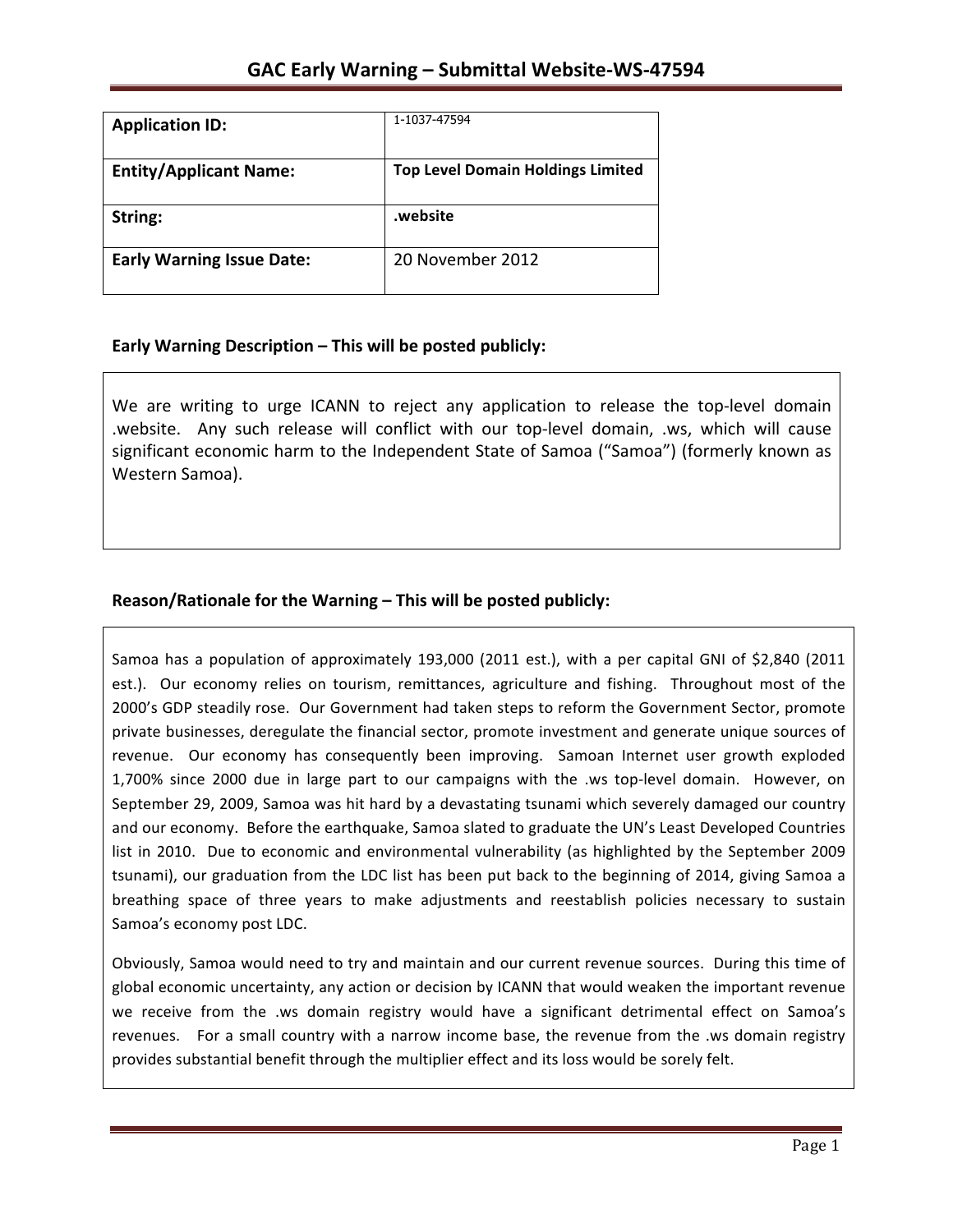## **CONFUSINGLY SIMILAR**

The top-level domain .website, if released, would be confusingly similar to the top-level domain .ws; therefore, ICANN should reject the three (3) applications for the release of .website. A top-level domain is "confusingly similar" to another top-level domain when that top-level domain so resembles a top-level domain previously released by ICANN and used throughout the world, as to be likely to cause confusion, or to cause mistake, or to deceive.

Here, .ws closely resembles .website in meaning due to our development of the top-level domain over years through our license arrangements, extensive marketing campaigns and investment of millions of dollars. Since 1999, the top level domain, .ws, has been extensively marketed throughout the world as synonymous with "WebSite." Users that register a .ws domain name do so because they want Internet users to think of such domain as their "WebSite"." Users that register for a .ws domain name do not do so because they want Internet users to believe it has some link with the country of Western Samoa.

Since 1999, over 1,000,000 .ws domain names have been registered and used by Internet users for their websites and email addresses. At one point in time, www.WebSite.ws, was the 2,500<sup>th</sup> most visited website in the world. Currently .ws has millions of search results on Google and hundreds of millions of pages on the Google search engine.

If .website is released, Internet users attempting to find a person's or company's website will be confused as to whether he or she should go to the domain name with a .ws or .website. to find the website he or she is looking for. If Internet users are not able to quickly find the website they are looking for, they will grow frustrated and log off. One important goal of the Internet and those charged with assigning domain names should be to ensure that users can easily find the information they are looking for with as little confusion as possible. Creating and releasing confusingly similar top-level domains defeats this goal.

## **INTERFERENCE WITH PROSPECTIVE ECONOMIC ADVANTAGE**

Moreover, such conduct causes tortuous interference with the prospective economic advantage of Samoa and its licensees. The tort consists of intentional (or negligent) and improper methods of diverting or taking business from another that are not within the privilege of fair competition. Generally, the tort of interference with prospective economic advantage arises when (1) an economic relationship exists between the plaintiff and some third party with the probability of future economic benefit to the plaintiff; (2) the defendant has knowledge of the relationship; (3) the defendant engaged in wrongful conduct (either intentionally or negligently); (4) actual disruption of the relationship which causes economic harm occurs; (5) the economic harm to the plaintiff was proximately caused by the acts of the defendant; and (6) the defendant's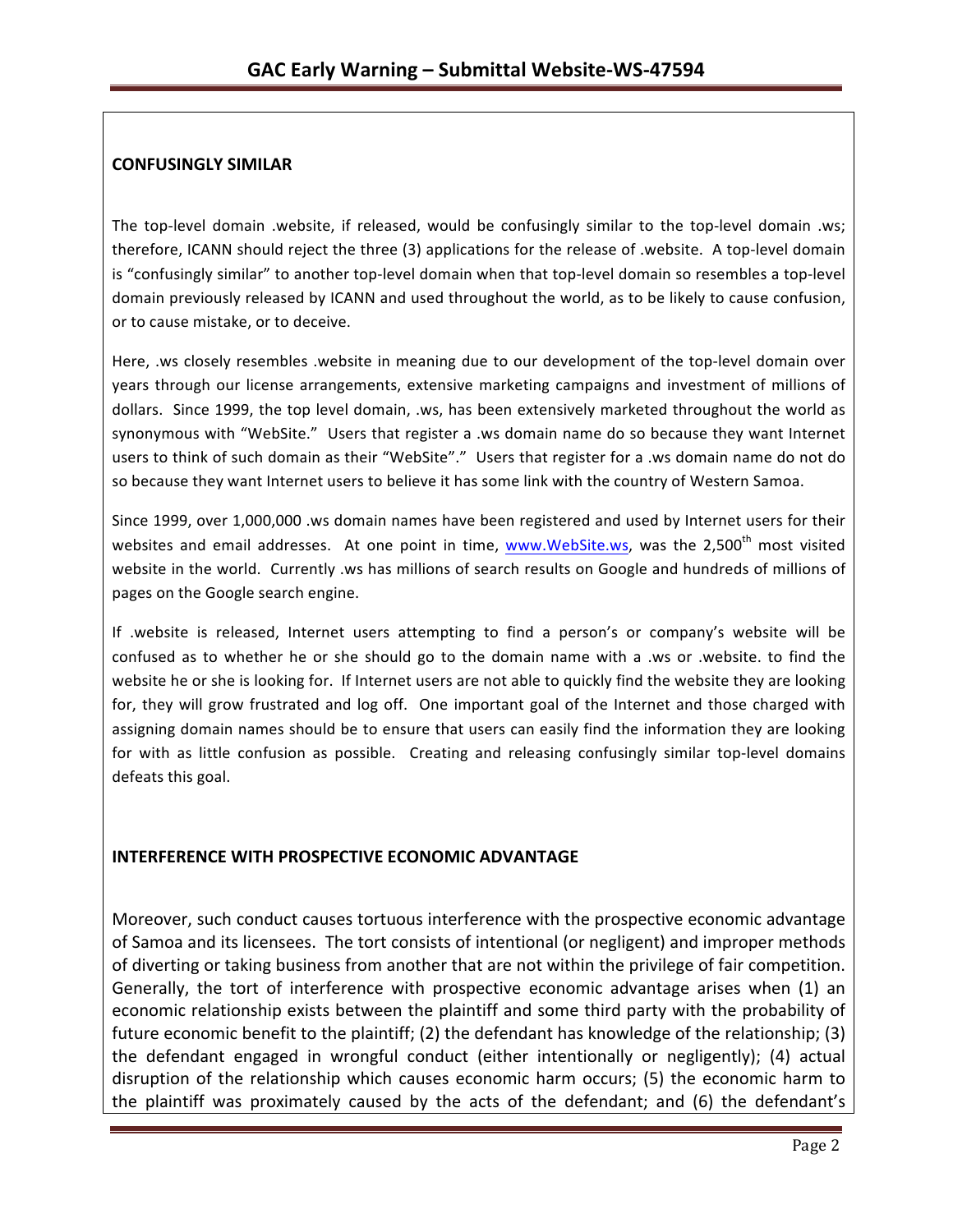conduct was wrongful by some legal measure other than the fact of interference itself.

Here, the Government of Samoa through its licensees market the top level domain, .ws., as "WebSite" and register internet domains for over internet users desiring to have their own .ws WebSite. ICANN is aware of this contractual arrangement. Releasing top level domains .website will cause confusion among internet users as described above and such confusion will cause economic harm to Samoa by causing the number of .ws domain registrations to substantially decrease.

## **Possible Remediation steps for Applicant – This will be posted publicly:**

The applicant should withdraw their application based on the information provided above

## **Further Notes from GAC Member(s) (Optional) – This will be posted publicly:**

The Government of Samoa and its licensees enthusiastically support the continuing expansion of the Internet and the opportunities it provides users and content providers, as well as the revenue it can help generate for our world's lesser developed countries, which includes Samoa. However, the release of toplevel domain names that are confusingly similar to existing top-level domains will have a destructive impact on such progress and drastically reduces revenues for Samoa. Accordingly, we strongly urge ICANN to reject the three (3) applications for the release of the .website top-level domain.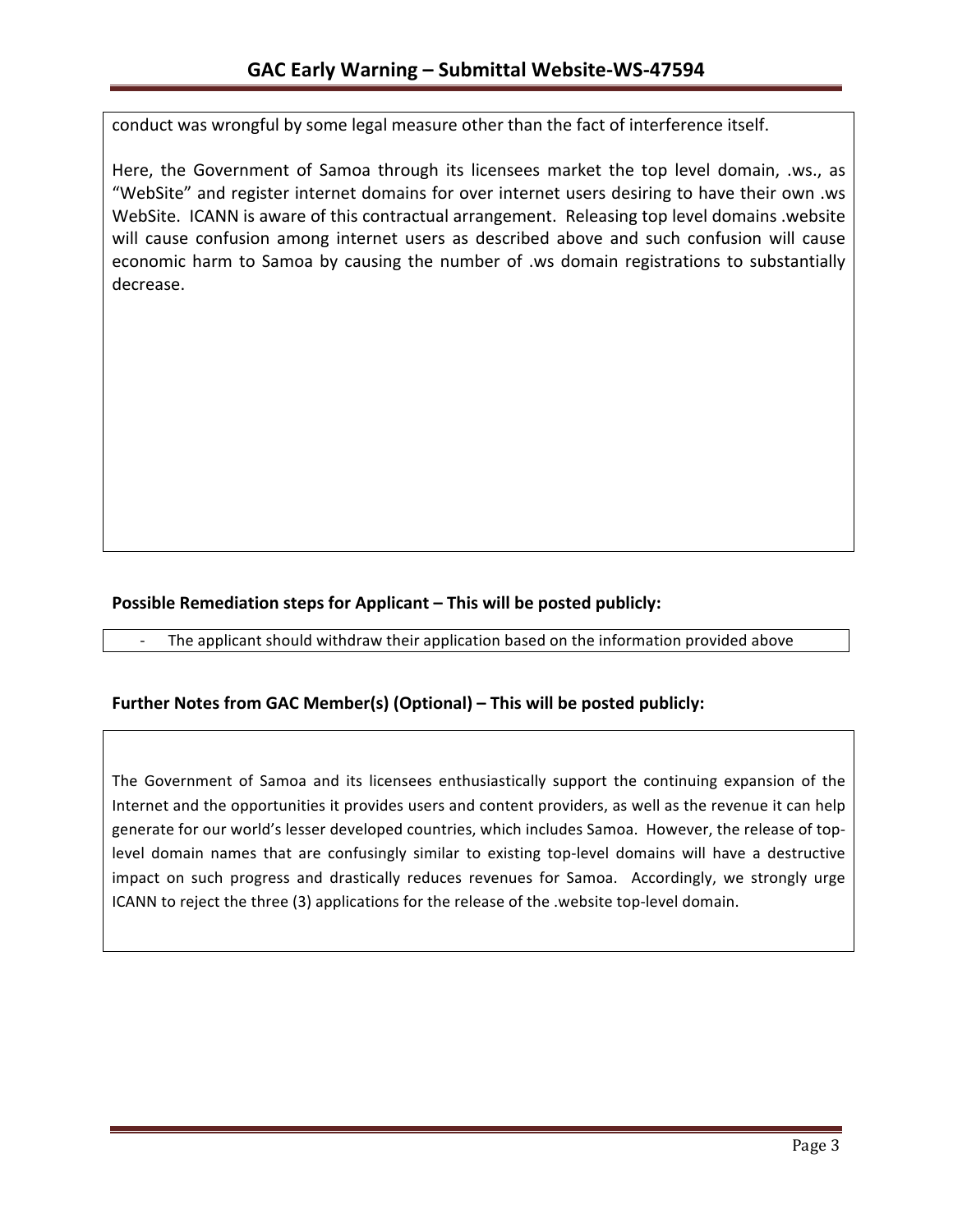# **INFORMATION FOR APPLICANTS**

# **About GAC Early Warning**

The GAC Early Warning is a notice only. It is not a formal objection, nor does it directly lead to a process that can result in rejection of the application. However, a GAC Early Warning should be taken seriously as it raises the likelihood that the application could be the subject of GAC Advice on New gTLDs or of a formal objection at a later stage in the process. Refer to section 1.1.2.4 of the Applicant Guidebook (http://newgtlds.icann.org/en/applicants/agb) for more information on GAC Early Warning.

# **Instructions if you receive the Early Warning**

**ICANN** strongly encourages you work with relevant parties as soon as possible to address the concerns **voiced in the GAC Early Warning.** 

#### **Asking questions about your GAC Early Warning**

If you have questions or need clarification about your GAC Early Warning, please contact gacearlywarning@gac.icann.org. As highlighted above, ICANN strongly encourages you to contact